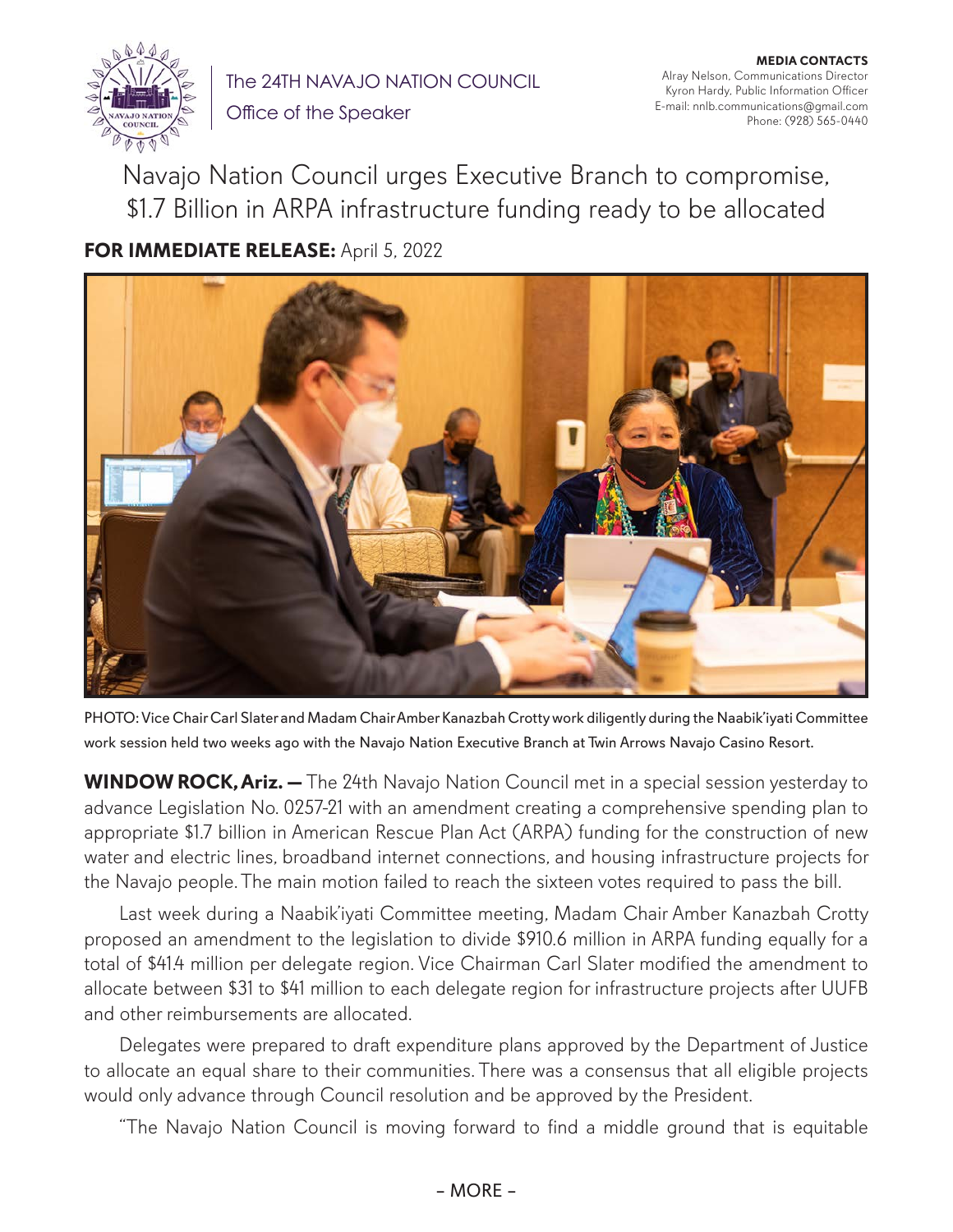and meets the immediate needs of the Navajo people. We are committed to the infrastructure projects already approved by the Navajo Nation Department of Justice and this process will take time as we meet federal deadlines. Our Council Delegates worked hard to hold the Nez-Lizer Administration accountable and will continue to do so as the governing body of the Navajo Nation. Expect new legislation soon that will provide clean drinking water, electricity, and highspeed internet access to our Navajo families because that is our top priority," said Speaker Seth Damon (Bááhaalí, Chichiltah, Manuelito, Red Rock, Rock Springs, Tséyatoh).

Although a majority of the Navajo Nation Council is disappointed in the vote tally, they are prepared to draft new legislation that will allocate ARPA funding in another comprehensive spending plan that puts the power back to the Navajo people and their chapters.

"We tried our hardest to get the people's voice in the ARPA funding allocation and we will keep working on their behalf. Window Rock cannot be a dictator to our communities and our people. The concerted effort to deny them their voice will not be successful," said Vice Chair Carl Slater (Round Rock, Rock Point, Tséch'izí, Lukachukai, Tsaile-Wheatfields).

The Executive Branch proposed an imbalance project list in which ARPA-eligible water, broadband, and electric projects were not included by President Jonathan Nez. Legislation No. 0257-21 included an amendment that would equally distribute funds to 24 delegate regions.

"Our people live in sheds and campers with no plumbing or electricity. It is this Council's mandate to develop, propose, and even demand real-world solutions that are substantive, meaningful, and sometimes drastic to immediately improve the quality-of-life of our Navajo families. The Nez-Lizer Administration's approved project listing left much to be desired in the way of the real and immediate relief and improvement this Council seeks. Window Rock continues to fight to keep control of the decision-making process and upholding the status quo in incremental change. Meanwhile our people are left struggling with delayed home-site leases, court cases, social service cases, family assistance cases, and delayed project reviews - delays, delays, delays. We need more realistic proposals that put the people first," said Madam Chair Amber Kanazbah Crotty (Cove, Toadlena/Two Grey Hills, Red Valley, Tsé'ałnáoozt'i'í, Sheep Springs, Beclabito, Gad'ii'áhí/Tó Ko'í).

Last year, the Navajo Nation received approximately \$2.1 billion in ARPA funds from the Biden Administration to respond to the negative impacts of the COVID-19 pandemic. The Navajo Nation Council believes every community should benefit from the COVID-19 relief funding by APRA and not just a select few.

"Chapter houses have to open and the Nez-Lizer Administration must listen to the people on how we spend ARPA funds. The Navajo Nation Council must meet its sacred responsibility of holding the Executive Branch accountable and immediately allocate our ARPA money to our 110 chapters. Every community was affected differently and we lost many loved ones who we remember today. After a long 2 years, we can emerge from this pandemic stronger and work together to heal ourselves," said Madam Chair Eugenia Charles-Newton (Shiprock).

Speaker Seth Damon is working with a coalition of Council Delegates and the Office of Legislative Counsel to introduce new legislation to allocate over \$1.7 billion in ARPA funding by the end of April.